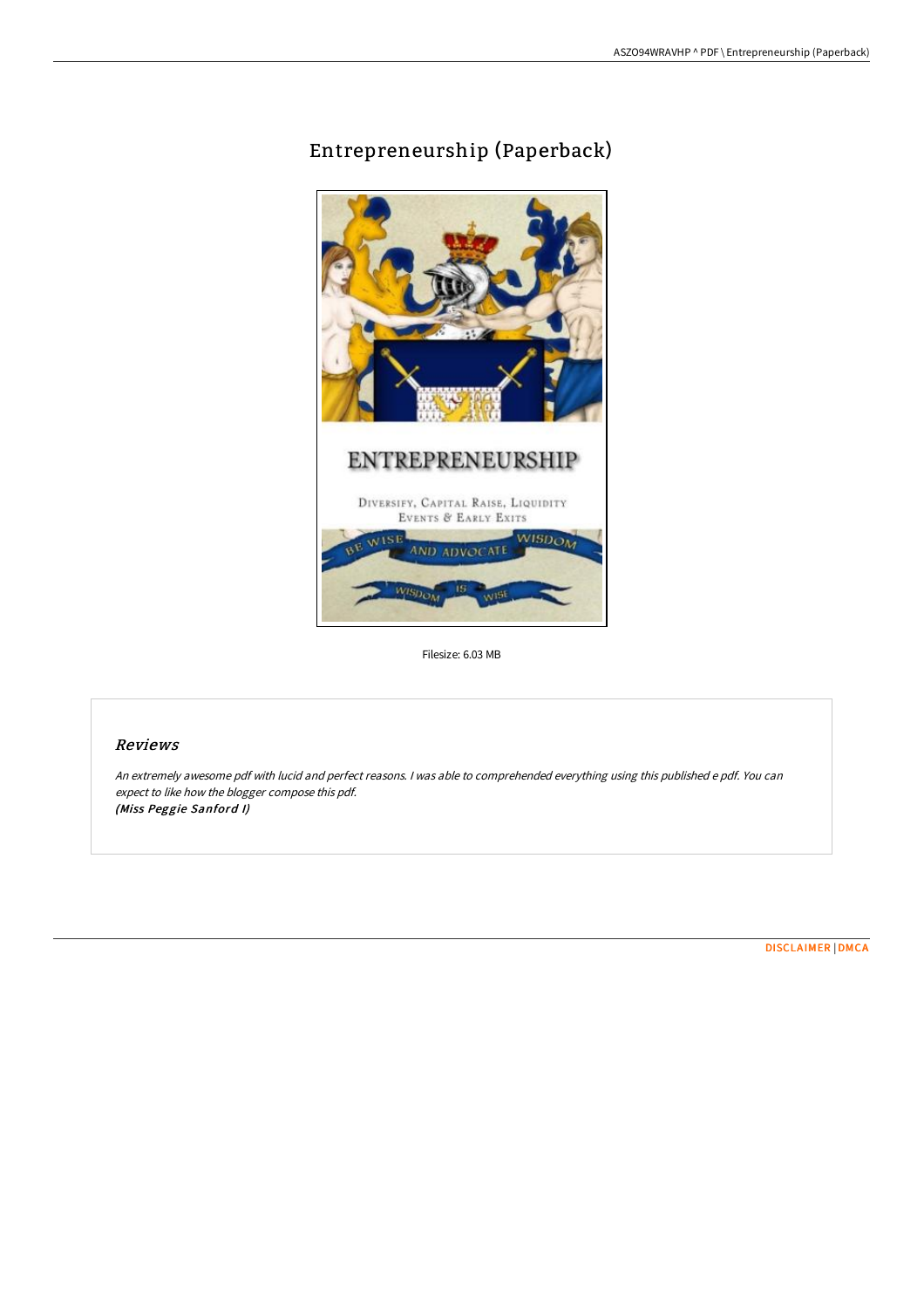## ENTREPRENEURSHIP (PAPERBACK)



**DOWNLOAD PDF** 

Createspace Independent Publishing Platform, United States, 2015. Paperback. Condition: New. Language: English . Brand New Book \*\*\*\*\* Print on Demand \*\*\*\*\*. Syndication is the creation of the physical asset along with its financial securities and running a process related to the achievement of a target valuation and subsequent cash exit for the syndicator. There is a paradigm shift from one-dimensional entrepreneurship to multidimensional investment syndication(TM) which is consistent with portfolio theory in modern finance. Investment Syndication(TM) and the Syndication Enterprise(TM) acknowledges that the more syndications the syndicator pursues, the lower their risk becomes with the target of approximately 30 - 40 billion-dollar NPV syndications (modern venture capital finance states that 2 out of 10 of the venture capitalist investments will actually become a success and thus increasing the number of syndications to the target number of securities in the efficient portfolio consistent with Harry Markowitz s work will allow for the optimal portfolio size (ie 30). We call this the Wise Portfolio(TM). Investment Syndication(TM) bridges the gap between the two competing schools in finance, IneFicient Markets EFicient Markets. What this means is that the syndicator can already know that their syndications, though early on in the process have together created a portfolio with a tangible cash value of \$1,000,000,000 in today s dollars which can be securitized and exited from. Thus if you have a Wise Portfolio(TM) you are in actuality already a billionaire in today s dollars but it has simply not been priced in yet in the public marketplace according to Fama and French s work on EFicient markets). This is at the core of the Chartered Investor(TM) (CI(TM)) Body of Knowledge. Anyone with an MBA at an Investment Bank or Private Equity shop should not be leaving to pursue just any startup, but rather should be strategic...

 $\mathbb{R}$ Read [Entrepreneur](http://techno-pub.tech/entrepreneurship-paperback.html) ship (Paperback) Online  $\ensuremath{\mathop\square}\xspace$ Download PDF [Entrepreneur](http://techno-pub.tech/entrepreneurship-paperback.html) ship (Paperback)